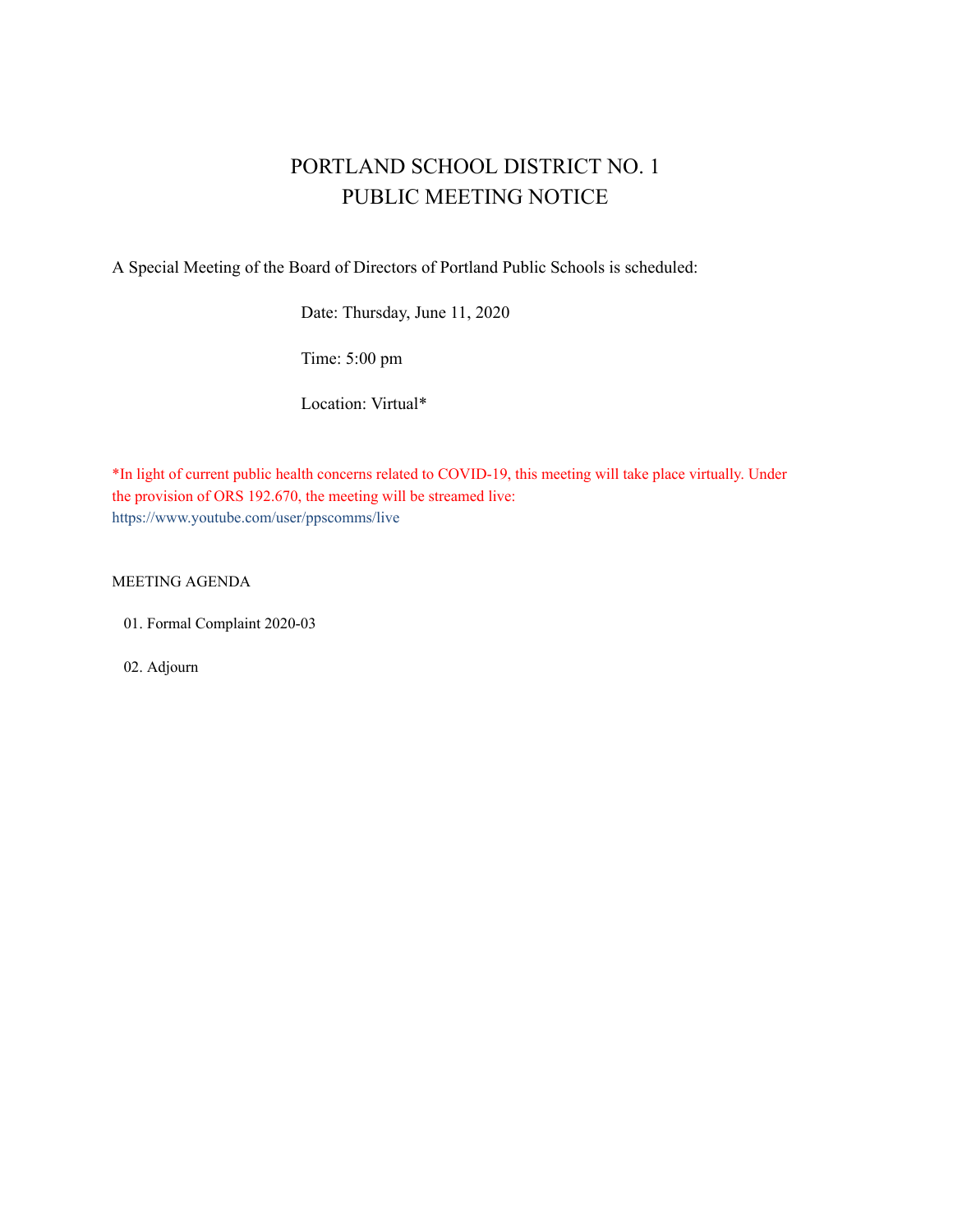This meeting may be taped and televised by the media. Materials for this meeting are available at the following website: https://www.pps.net/Page/1791 The meeting location is accessible to persons with disabilities. A request for an interpreter for the hearing impaired or for other accommodations for persons with disabilities should be made at least 48 hours before the meeting to the Board at 503-916-3741.

This notice is provided in accordance with the Oregon Public Meetings Laws ORS 192.610 to 192.690 Interpretation & Translation Services - (503) 916-3427

Chinese

學校翻譯委 會

這通告有關波特蘭公立學校教育委員會.若閣下需要有關議會資料內容翻譯或通譯. 請聯略以下的語言聯略 人員:

## Russian

Это сообщение для проведения открытых совещаний Руководящего Совета Портленского